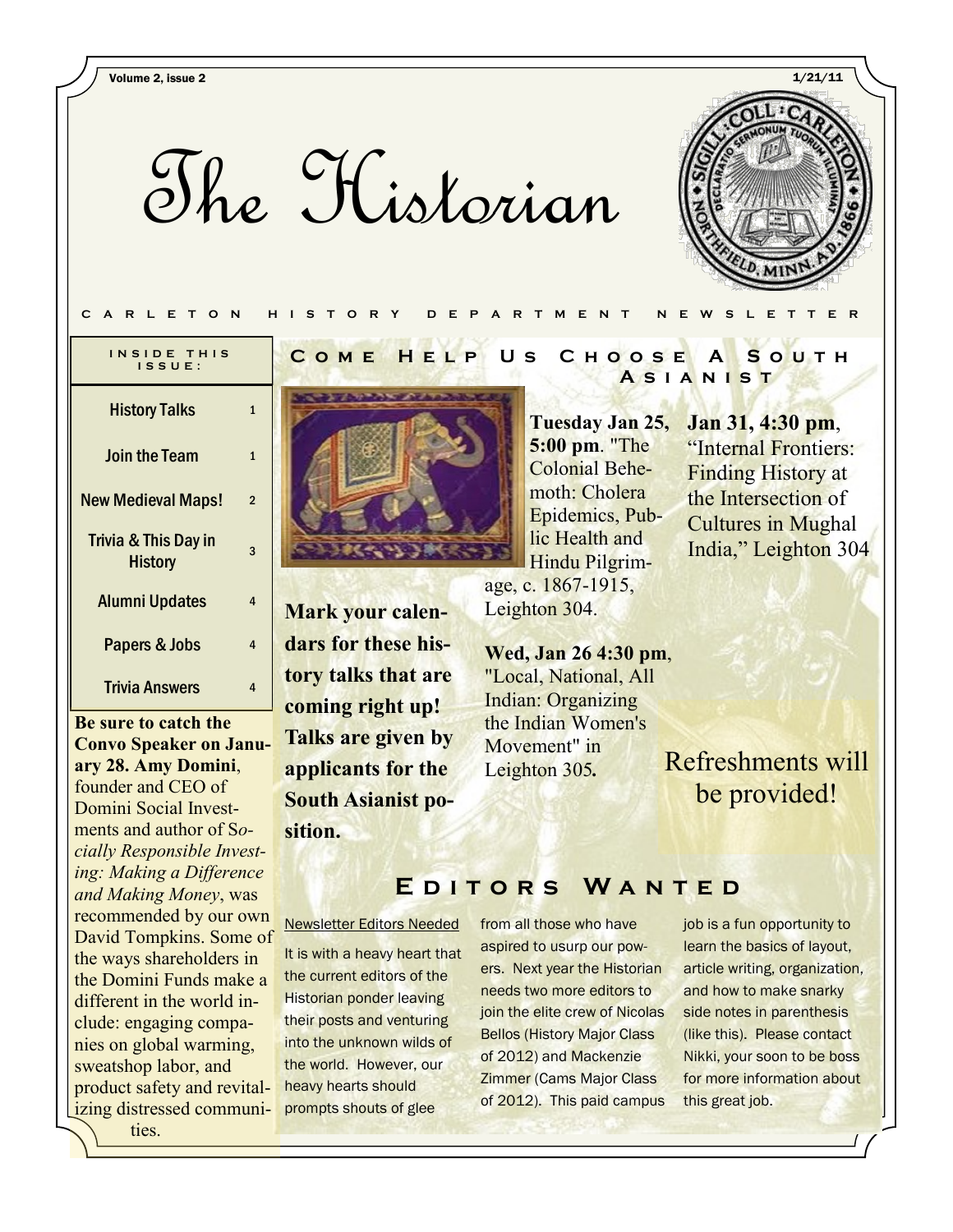**PAGE 2 THE HISTORIAN** 

# **New! Medieval Maps in Special Collections.**



This past winter, the History Department and the Special Collections Department in the Gould Library, received a generous gift from Carleton alum Thomas Hughes (Class of 1947). This gift consists of forty highly collectable maps of Brandenburg, an eastern region of Germany and is now stored as "German Maps from the Collection of Charles Frederick Schlaberg and Thomas L. Hughes." The maps range from the  $15<sup>th</sup>$  to the  $18<sup>th</sup>$  century, and serve as a tremendous addition to Carleton"s collection, according to History Professor and resident cartographic expert, Victoria Morse. The maps that hail from the  $15<sup>th</sup>$ century are particularly distinguished as they come from the "incunable" era, referring to anything produced within the first fifty years after the invention of moveable type. "This is something that we really didn"t have yet, and is a huge addition to our collection," Profes-

sor Morse explains.

Those from the 16<sup>th</sup> century are just as exciting. Some of these are the original maps of which we only had facsimile. Those from the  $17<sup>th</sup>$  and  $18<sup>th</sup>$  centuries will prove illuminating to the study of German Reunification and Germany's political history. Overall, these maps are "an amazing teaching collection"

that are excellent resources for European cartography, German History, and European Studies, providing several examples of how Europeans defined themselves over these fourhundred years. History Professors David Tompkins and Vic- Professor Morse raves, toria Morse are particularly excited to use them as part of their curricula. "The maps were even better than I had expected!" Professor Morse raves, "with even more detail and lushness than I had hoped."

## "The maps were even better than I had expected!" "with even more detail and lushness than I had hoped."

Most importantly however, this collection is an excellent resource for students conducting research. As with any article in Special Collections, these maps would be fruitful primary sources for a paper in a myriad of subjects.

These maps are open to everyone. Students, or any individual, interesting in viewing this collection or anything else held by Special Collections, can do so by making an appointment at [specialcollec](mailto:speciialcollections@carleton.edu)[tions@carleton.edu.](mailto:speciialcollections@carleton.edu) To view what items are held by Special Collections, individuals are welcome to search the Bridge by restricting the search to, "CC Special Collections."

Mr. Hughes graduated from Carleton in 1947 with a degree in Government. He went on to get his Masters at Oxford University as a Rhodes Scholar, and his Judicial Degree from Yale Law School. He was the Assistant Secretary of State for Intelligence and Research during the Kennedy and Johnson administrations, and served as the President of the Carnegie Endowment for International Peace from 1971-1991. He is also an avid amateur German historian, publishing several articles in, *German Studies Review*. He has kept in touch with Professor Emeritus Diethelm Prove ever since the two met in 1966 at the college"s centennial celebration. Mr. Hughes now lives with his wife in Chevy Chase.

Coming from a long line of Carleton alums (one of whom even recalled the capture of Jesse James), Mr. Hughes has generously agreed to donate this collection to the school. "The collection was begun by my great-great-grandfather, (the ancestor, incidentally, of a considerable number of Carletonians), and I have augmented it over the years," he explains. Kristi Wermager from Special Collections,

along with everyone at the History Department are, "very grateful to alumni like Mr. Hughes, for contributing to the undergraduate experience for students at Carleton."

The Library is hoping to mount an exhibit of these maps this winter.

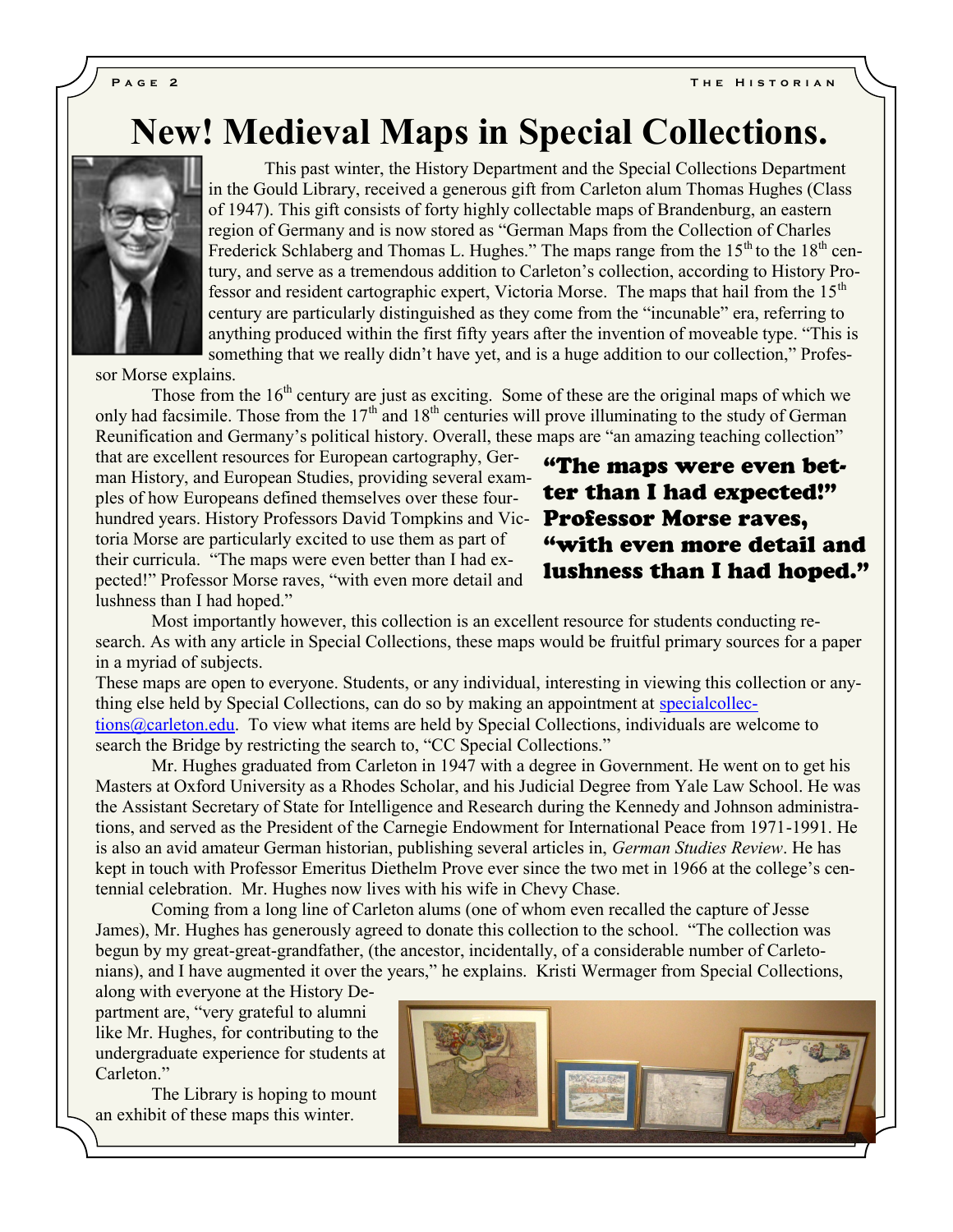

## **T h i s D a y i n H i s t o r y J a n u a r y 2 1 s t**

**1793**, Louis XVI of France was guillotined in the Place de la Revolution a day after being sentenced to death by the French National Convention.

**1863**, A dark day for Union Forces in the American Civil War as the Confederacy recaptures Sabine Pass, Texas.

**1924**, Vladimir Lenin, the architect of the Bolshevik Revolution and the first leader of the Soviet Union, dies of a brain hemorrhage at the age of 54.

**1950**, In the conclusion to one of the most spectacular trials in U.S. history, former State Department official Alger Hiss is convicted of perjury.

**1959**, Carl Dean Switzer, the actor who as a child played "Alfalfa" in the *Our Gang* comedy film series, dies at age 31 in a fight, allegedly about money.

**1977**, President Jimmy Carter issues a pardon for Vietnam War draft dodgers.

**1981**, Production of the iconic DeLorean DMC-12 sports car begins in Dunmurry, Northern Ireland.

**1990**, at the Australian Open in Melbourne, American tennis player John McEnroe becomes the first player since 1963 to be disqualified from a Grand Slam tournament for misconduct.

**2008**, Black Monday in worldwide stock markets. FTSE 100 had its biggest ever one-day points fall, European stocks closed with their worst result since 11 September 2001.

## Births

Trivia

**1855**, John Moses Browning, sometimes referred to

as the "father of modern firearms," is born in Ogden, Utah.

**1905** – Christian Dior, French fashion designer (d. 1957)

**1953** – Paul Allen, American entrepreneur, co-founder of Microsoft

**1963** – Hakeem Olajuwon, Nigerian-born American basketball player

(Answers on the back, if you want to cheat)

- 1. Why did the twelfth U.S. Congress decide to rename the Louisiana Territory as the Territory of Missouri in 1812?
- 2. When was the U.S. Naval Institute established?
- 3. Which treaty concluded the War of Austrian Succession in 1748?
- 4. Who was the last king of Greece?
- 5. Identify the Russian pictured here.